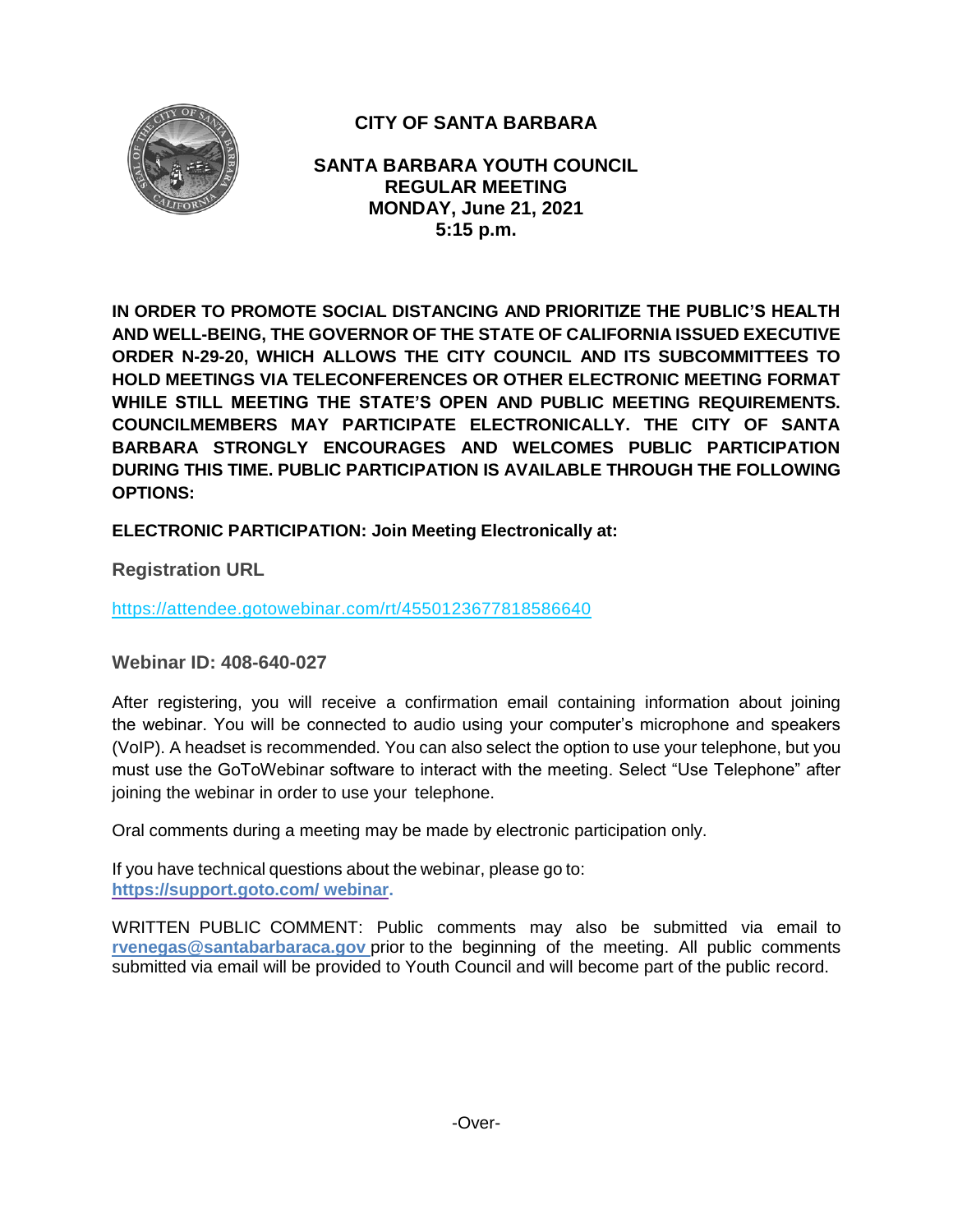#### **AGENDA**

# **CALL TO ORDER**

# **ROLL CALL**

# **CHANGES TO THE AGENDA**

#### **PUBLIC COMMENT**

Any member of the public may address the Youth Council for up to two minutes on any subject within the jurisdiction of the Youth Council that is not scheduled for a public discussion before the Youth Council. The total amount of time for public comment will be 15 minutes.

#### **COUNCIL AND STAFF COMMUNICATIONS**

#### **CONSENT CALENDAR**

# **1. Subject: Approval of the Minutes – For Action (Attachment)**

Recommendation: That the Youth Council waive the reading and approve the minutes of the regular meeting held on Monday, June 7, 2021.

#### **NEW BUSINESS**

#### **2. Subject: Youth Council Interviews – Discussion and Action**

The Youth Council will finalize their review of applications for new members, and make recommendations to the Mayor and City Council.

# **3. Subject: Youth Council End of Year Celebration – For Discussion and Action**

Recommendation: That the Youth Council discuss and approve an End of Year Celebration and/or Social Event.

# **OLD BUSINESS**

# **4. Youth Council Updates - For Information Only**

Recommendation: That each Youth Council member take up to two minutes for updating the public on specific school related issues or events impacting their school or youth in general.